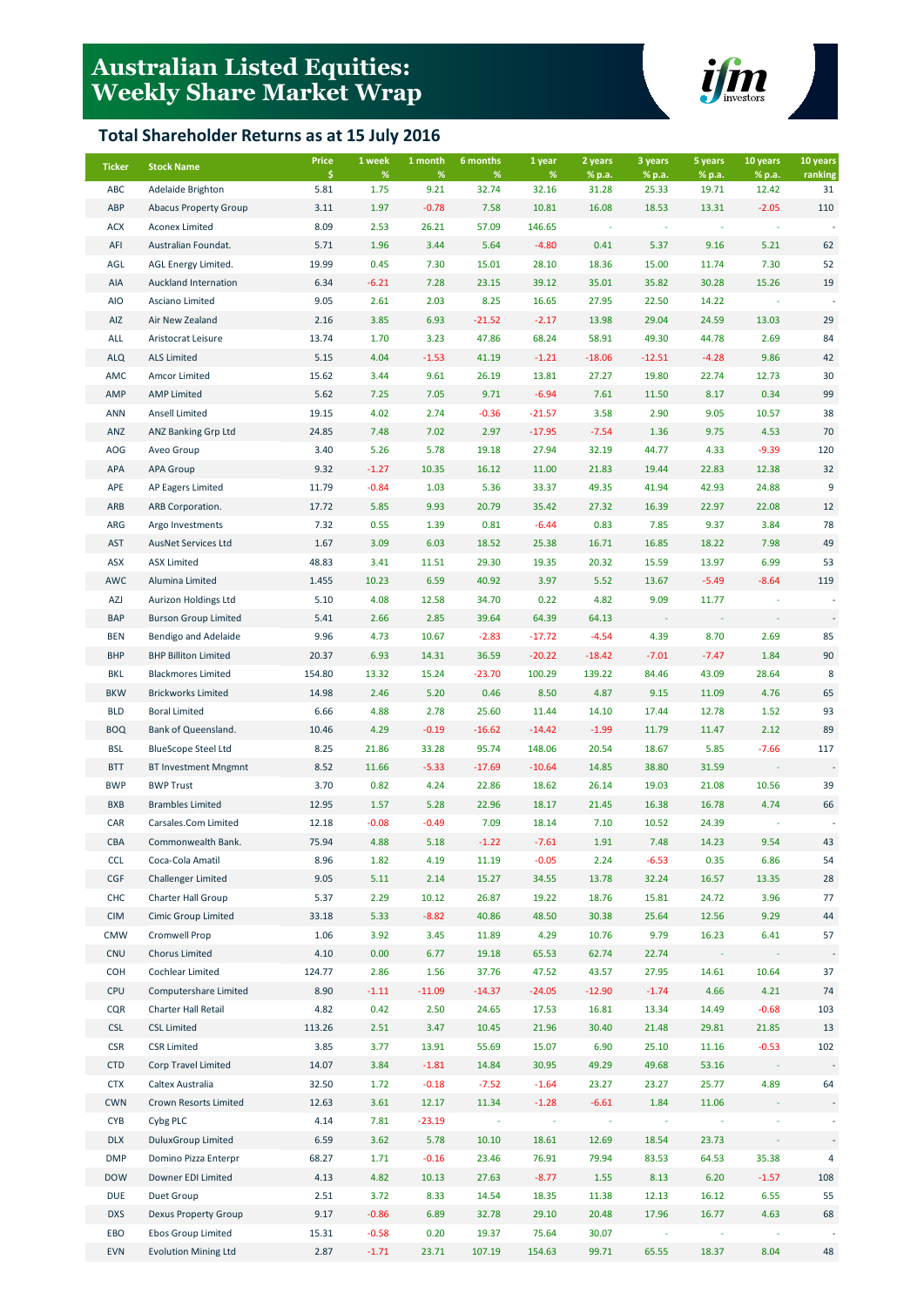| <b>Ticker</b>     | <b>Stock Name</b>                                          | Price<br>Ŝ.   | 1 week<br>%  | 1 month<br>$\%$ | 6 months<br>%    | 1 year<br>$\%$      | 2 years         | 3 years           | 5 years          | 10 years<br>% p.a. | 10 years                       |
|-------------------|------------------------------------------------------------|---------------|--------------|-----------------|------------------|---------------------|-----------------|-------------------|------------------|--------------------|--------------------------------|
| <b>EVT</b>        | <b>Event Hospitality</b>                                   | 14.62         | 0.62         | $-1.22$         | $-5.54$          | 18.98               | % p.a.<br>29.34 | % p.a.<br>21.95   | % p.a.<br>23.35  | 14.78              | ranking<br>22                  |
| <b>FBU</b>        | <b>Fletcher Building</b>                                   | 8.54          | 3.14         | 6.88            | 36.78            | 22.18               | 5.38            | 8.36              | 9.44             | 4.32               | 71                             |
| <b>FLT</b>        | <b>Flight Centre Travel</b>                                | 32.29         | 5.14         | 4.67            | $-11.66$         | $-2.20$             | $-12.30$        | $-6.64$           | 12.70            | 14.65              | 24                             |
| <b>FMG</b>        | Fortescue Metals Grp                                       | 4.23          | 9.59         | 35.14           | 177.52           | 141.13              | 1.15            | 9.62              | $-5.90$          | 17.60              | 16                             |
| FPH               | Fisher & Paykel H.                                         | 9.46          | $-2.27$      | $-3.48$         | 21.57            | 49.12               | 50.35           | 46.73             | 37.44            | 11.37              | 34                             |
| <b>FXJ</b>        | Fairfax Media Limited                                      | 0.96          | 7.87         | 9.09            | 20.99            | 20.48               | 9.65            | 25.22             | 4.11             | $-7.95$            | 118                            |
| <b>GEM</b>        | <b>G8 Education Limited</b>                                | 3.95          | 3.40         | 0.75            | 28.80            | 26.97               | $-0.45$         | 20.64             | 44.60            |                    |                                |
| <b>GMA</b>        | Genworth Mortgage                                          | 2.84          | 5.19         | 9.65            | 18.52            | $-0.96$             | 2.39            |                   |                  |                    |                                |
| <b>GMG</b>        | Goodman Group                                              | 7.22          | 1.12         | 4.57            | 23.38            | 15.48               | 21.90           | 18.01             | 19.09            | $-7.24$            | 116                            |
| <b>GNC</b>        | <b>GrainCorp Limited</b>                                   | 8.71          | 0.35         | 0.75            | 14.24            | 1.73                | 2.83            | $-9.19$           | 5.70             | 4.06               | 76                             |
| GNE               | <b>Genesis Energy Ltd</b>                                  | 1.98          | $-4.81$      | 1.28            | 18.58            | 37.07               | 15.31           | 0.00              | 0.00             |                    |                                |
| GOZ               | <b>Growthpoint Property</b>                                | 3.21          | 0.94         | 2.57            | 11.55            | 6.39                | 20.68           | 17.31             | 17.39            |                    |                                |
| GPT               | <b>GPT Group</b>                                           | 5.54          | 2.21         | 5.50            | 25.11            | 31.44               | 24.22           | 17.91             | 16.55            | $-4.20$            | 114                            |
| <b>HGG</b>        | Henderson Group PLC.                                       | 3.91          | 10.45        | $-15.73$        | $-28.83$         | $-25.96$            | $-2.63$         | 15.96             | 15.40            | 10.06              | 41                             |
| <b>HSO</b>        | <b>Healthscope Limited</b>                                 | 2.85          | 3.64         | 2.89            | 16.33            | 1.46                |                 |                   |                  |                    |                                |
| <b>HVN</b>        | Harvey Norman                                              | 4.41          | 1.15         | $-2.00$         | 7.33             | 2.42                | 25.57           | 25.93             | 17.98            | 4.98               | 63                             |
| IAG               | Insurance Australia                                        | 5.74          | 4.55         | 3.61            | 15.55            | 3.79                | 3.61            | 4.91              | 16.87            | 4.66               | 67                             |
| IFL               | <b>IOOF Holdings Limited</b>                               | 8.63          | 5.50         | 8.69            | 7.80             | 8.30                | 7.88            | 8.10              | 11.13            | 3.80               | 79                             |
| IFT               | <b>Infratil Limited</b>                                    | 2.98          | 0.00         | $-4.49$         | 3.89             | 11.16               | 27.74           | 20.25             | 20.45            |                    |                                |
| <b>IGO</b>        | Independence Group NL                                      | 4.40          | 16.40        | 30.18           | 103.70           | 3.63                | $-2.80$         | 15.36             | $-3.32$          | 5.96               | 59                             |
| ILU               | Iluka Resources                                            | 7.21          | 11.61        | 9.24            | 33.82            | $-3.74$             | $-3.47$         | $-9.41$           | $-13.15$         | 4.53               | 69                             |
| <b>INM</b>        | Iron Mountain Incorp                                       | 53.05         | 0.86         | 3.21            |                  |                     |                 |                   |                  |                    |                                |
| <b>IOF</b>        | Investa Office Fund                                        | 4.40          | 0.92         | 5.34            | 19.95            | 16.95               | 17.64           | 19.29             | 16.41            | 3.50               | 82                             |
| <b>IPL</b>        | Incitec Pivot Limited                                      | 2.90          | $-0.68$      | $-9.38$         | $-12.21$         | $-22.49$            | 2.35            | 3.84              | $-1.98$          | 14.76              | 23                             |
| <b>IRE</b>        | <b>IRESS Limited</b>                                       | 11.28         | 4.54         | $-4.08$         | 25.24            | 15.11               | 19.77           | 16.43             | 9.04             | 10.73              | 36                             |
| <b>IVC</b>        | <b>InvoCare Limited</b>                                    | 14.06         | 3.08         | 11.50           | 21.97            | 12.55               | 20.24           | 7.84              | 16.74            | 14.59              | 25                             |
| <b>JBH</b>        | JB Hi-Fi Limited                                           | 23.62         | 0.38         | 3.51            | 12.74            | 22.62               | 15.65           | 15.12             | 12.42            | 19.70              | 15                             |
| <b>JHX</b>        | James Hardie Indust                                        | 21.75         | 4.57<br>3.28 | 6.72            | 42.88            | 18.25               | 28.32<br>1.54   | 34.37             | 34.56            | 13.83              | 26                             |
| LLC<br><b>LNK</b> | Lendlease Group                                            | 12.27<br>8.63 | 4.23         | $-6.83$<br>4.23 | $-3.90$<br>16.62 | $-17.85$            |                 | 15.24             | 10.84            | 2.59               | 86<br>$\overline{\phantom{a}}$ |
| MEZ               | Link Admin Hldg<br><b>Meridian Energy</b>                  | 2.51          | 0.80         | 4.15            | 17.59            | 33.41               |                 |                   |                  |                    |                                |
| <b>MFG</b>        | Magellan Fin Grp Ltd                                       | 21.37         | 2.94         | $-5.02$         | $-12.29$         | 27.94               | 42.14           | 21.86             | 81.21            | 42.78              | $\overline{2}$                 |
| <b>MGR</b>        | Mirvac Group                                               | 2.14          | 4.39         | 9.87            | 17.85            | 17.84               | 13.53           | 14.01             | 16.28            | $-1.05$            | 107                            |
| <b>MIN</b>        | Mineral Resources.                                         | 9.93          | 9.97         | 11.57           | 178.19           | 62.90               | 0.29            | 7.58              | 0.45             |                    |                                |
| <b>MLT</b>        | <b>Milton Corporation</b>                                  | 4.26          | 0.95         | 1.19            | $-0.30$          | $-6.00$             | $-0.44$         | 7.50              | 11.01            | 4.07               | 75                             |
| <b>MPL</b>        | Medibank Private Ltd                                       | 3.07          | 4.78         | $-0.32$         | 45.12            | 48.97               |                 |                   |                  |                    |                                |
| <b>MQA</b>        | Macq Atlas Roads Grp                                       | 5.29          | $-1.86$      | 3.32            | 34.84            | 71.79               | 29.35           | 37.60             | 28.04            |                    |                                |
| <b>MQG</b>        | Macquarie Group Ltd                                        | 71.99         | 7.13         | 0.40            | 1.18             | $-7.66$             | 15.92           | 22.62             | 24.47            | 4.24               | 73                             |
| <b>MTS</b>        | Metcash Limited                                            | 1.935         | 0.78         | $-13.62$        | 27.72            | 83.41               | $-13.93$        | $-14.94$          | $-7.89$          | 0.17               | 101                            |
| <b>MYO</b>        | <b>MYOB Group Limited</b>                                  | 3.54          | 1.14         | 8.26            | 20.88            | 1.70                |                 |                   |                  |                    |                                |
| MYT               | <b>Mighty River Power</b>                                  | 2.83          | $-4.39$      | $-1.05$         | 8.72             | 20.64               | 20.32           | 16.32             |                  |                    |                                |
| <b>MYX</b>        | Mayne Pharma Ltd                                           | 1.98          | 7.61         | 35.86           | 72.05            | 84.94               | 60.41           | 59.77             | 49.67            |                    |                                |
| <b>NAB</b>        | National Aust. Bank                                        | 25.91         | 6.06         | 3.72            | 3.29             | $-14.37$            | $-3.90$         | 3.65              | 9.71             | 2.94               | 83                             |
| <b>NCM</b>        | <b>Newcrest Mining</b>                                     | 24.47         | $-6.32$      | 11.74           | 92.07            | 85.38               | 48.95           | 28.14             | $-8.89$          | 3.73               | 80                             |
| <b>NHF</b>        | <b>NIB Holdings Limited</b>                                | 4.68          | 11.16        | 8.58            | 45.77            | 33.26               | 27.16           | 34.22             | 34.87            |                    |                                |
| <b>NST</b>        | Northern Star                                              | 5.48          | $-3.52$      | 13.22           | 99.64            | 139.83              | 82.60           | 97.46             | 63.10            | 50.01              | $\mathbf{1}$                   |
| <b>NUF</b>        | Nufarm Limited                                             | 7.74          | 3.20         | 4.03            | 7.91             | 1.82                | 32.31           | 19.45             | 13.03            | 0.18               | 100                            |
| <b>NVT</b>        | Navitas Limited                                            | 5.68          | 2.90         | 7.78            | 33.39            | 31.48               | 8.16            | 1.52              | 11.24            | 15.12              | 20                             |
| OGC               | OceanaGold Corp.                                           | 5.00          | $-7.92$      | 12.61           | 82.33            | 60.19               | 23.92           | 48.27             | 12.53            |                    |                                |
| ORA               | Orora Limited                                              | 2.82          | 1.44         | 5.62            | 33.26            | 35.75               | 43.61           |                   |                  |                    |                                |
| ORG               | <b>Origin Energy Limited</b>                               | 5.78          | 2.48         | 7.24            | 45.19            | $-39.06$            | $-27.84$        | $-14.18$          | $-9.79$          | 4.31               | 72                             |
| ORI               | Orica Limited                                              | 12.78         | 3.90         | 1.67            | $-7.12$          | $-33.60$            | $-16.27$        | $-10.36$          | $-8.01$          | 0.37               | 98                             |
| OSH               | Oil Search Limited                                         | 6.98          | 0.43         | 4.18            | 11.12            | 0.14                | $-12.75$        | $-3.92$           | 2.29             | 6.37               | 58                             |
| OZL               | <b>OZ Minerals Limited</b>                                 | 7.00          | 14.19        | 30.84           | 101.69           | 84.62               | 30.29           | 22.20             | $-8.21$          | $-9.48$            | 121                            |
| PGH               | Pact Group Hldgs Ltd                                       | 6.08          | 1.16         | 5.56            | 36.73            | 32.21               | 33.14           |                   |                  |                    |                                |
| PMV               | Premier Investments                                        | 15.20         | 5.48         | 5.26            | 20.17            | 17.77               | 34.44           | 30.31             | 25.30            | 15.74              | 17                             |
| PPT               | Perpetual Limited                                          | 42.81         | 6.02         | 3.21            | 7.49             | $-0.64$             | $-1.33$         | 5.14              | 16.97            | $-0.94$            | 106                            |
| <b>PRY</b>        | Primary Health Care                                        | 3.85          | 0.79         | 0.79            | 57.50            | $-22.62$            | $-4.88$         | $-4.18$           | 6.74             | $-3.25$            | 113                            |
| PTM               | Platinum Asset                                             | 5.76          | 4.35         | $-4.16$         | $-10.30$         | $-16.96$            | $-0.84$         | 2.16              | 12.17            |                    |                                |
| QAN               | <b>Qantas Airways</b>                                      | 3.07          | 9.64         | 6.97            | $-24.01$         | $-13.03$            | 55.78           | 30.86             | 10.78            | 2.59               | 87                             |
| QBE<br>QUB        | <b>QBE Insurance Group</b><br><b>Qube Holdings Limited</b> | 10.76<br>2.31 | 3.86<br>5.00 | $-6.52$<br>5.48 | 2.79<br>16.94    | $-21.75$<br>$-2.36$ | 0.52<br>3.78    | $-10.80$<br>13.32 | $-4.41$<br>11.06 | $-0.79$            | 104                            |
| <b>REA</b>        | <b>REA Group Ltd</b>                                       | 62.37         | 0.06         | 12.42           | 24.24            | 50.14               | 18.27           | 28.28             | 40.02            | 31.63              | 6                              |
|                   |                                                            |               |              |                 |                  |                     |                 |                   |                  |                    |                                |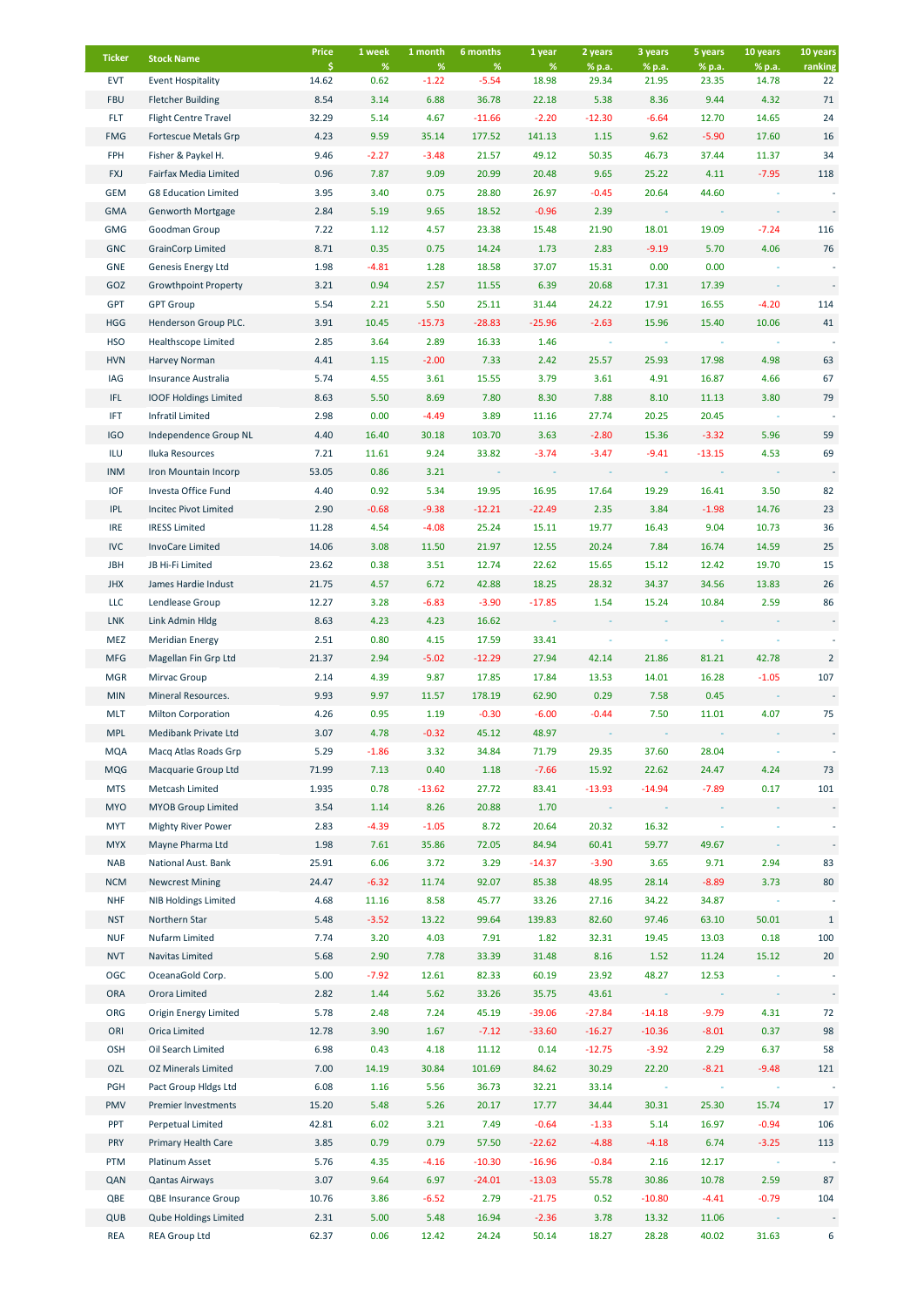| <b>Ticker</b> | <b>Stock Name</b>            | Price      | 1 week       | 1 month       | 6 months     | 1 year          | 2 years  | 3 years  | 5 years  | 10 years | 10 years       |
|---------------|------------------------------|------------|--------------|---------------|--------------|-----------------|----------|----------|----------|----------|----------------|
| <b>REG</b>    | Regis Healthcare Ltd         | \$<br>4.93 | $\%$<br>3.14 | $\%$<br>15.73 | %<br>$-7.31$ | $\%$<br>$-6.81$ | % p.a.   | % p.a.   | % p.a.   | % p.a.   | ranking        |
| <b>REH</b>    | <b>Reece Limited</b>         | 37.20      | 1.67         | 0.49          | 15.72        | 10.28           | 13.13    | 18.85    | 13.71    | 10.86    | 35             |
| <b>RHC</b>    | Ramsay Health Care           | 72.96      | 2.06         | 3.18          | 17.15        | 14.71           | 28.44    | 26.92    | 34.30    | 23.77    | 11             |
| <b>RIO</b>    | Rio Tinto Limited            | 50.55      | 4.66         | 17.67         | 31.79        | 0.75            | $-5.73$  | 2.05     | $-5.55$  | 1.30     | 95             |
| <b>RMD</b>    | ResMed Inc.                  | 8.51       | 0.35         | 5.58          | 10.99        | 11.97           | 29.08    | 21.32    | 23.64    | 11.64    | 33             |
| <b>RRL</b>    | <b>Regis Resources</b>       | 3.73       | $-3.62$      | 9.71          | 63.20        | 224.58          | 46.48    | 5.39     | 7.36     | 14.84    | 21             |
| <b>RWC</b>    | Reliance Worldwide           | 3.26       | 5.84         | 6.19          |              |                 |          |          |          |          |                |
| S32           | South32 Limited              | 1.93       | 11.56        | 22.93         | 109.78       | 9.04            |          |          |          |          |                |
| <b>SBM</b>    | St Barbara Limited           | 3.54       | $-0.28$      | 14.94         | 108.85       | 505.13          | 467.29   | 79.22    | 13.25    | 1.02     | 96             |
| SCG           | <b>Scentre Group</b>         | 5.16       | 0.98         | 10.26         | 27.47        | 38.73           | 26.48    |          |          |          |                |
| <b>SCP</b>    | <b>SCA Property Group</b>    | 2.38       | 0.00         | 6.17          | 19.12        | 16.37           | 22.26    | 18.82    |          |          |                |
| <b>SDF</b>    | Steadfast Group Ltd          | 2.06       | 4.57         | 2.49          | 46.76        | 28.12           | 29.97    |          |          |          |                |
| <b>SEK</b>    | Seek Limited                 | 15.97      | 4.86         | 3.77          | 15.65        | 13.38           | 0.51     | 21.52    | 21.94    | 13.53    | 27             |
| SGM           | Sims Metal Mgmt Ltd          | 9.15       | 14.66        | 11.31         | 43.19        | $-1.57$         | $-1.52$  | 2.32     | $-10.61$ | $-2.71$  | 111            |
| SGP           | Stockland                    | 4.79       | $-0.62$      | 6.57          | 22.52        | 19.31           | 15.56    | 16.37    | 13.52    | 1.76     | 91             |
| SGR           | The Star Ent Grp             | 5.60       | 2.75         | 1.08          | 17.08        | 19.31           | 35.54    | 27.65    | 9.44     |          |                |
| <b>SHL</b>    | Sonic Healthcare             | 21.81      | 2.15         | 1.77          | 24.92        | $-4.58$         | 14.80    | 18.10    | 15.00    | 7.44     | 51             |
| <b>SKC</b>    | Skycity Ent Grp Ltd          | 4.39       | $-0.90$      | 0.46          | 15.93        | 21.70           | 15.77    | 9.61     | 13.00    | 2.34     | 88             |
| SKI           | Spark Infrastructure         | 2.50       | 2.46         | 5.93          | 38.75        | 37.97           | 20.14    | 16.88    | 19.28    |          |                |
| <b>SKT</b>    | Sky Network                  | 4.58       | $-3.58$      | $-3.58$       | 17.98        | $-11.10$        | $-8.19$  | 4.91     | 6.97     | 3.66     | 81             |
| SOL           | Soul Pattinson (W.H)         | 17.14      | 0.88         | 4.51          | 0.17         | 26.89           | 10.26    | 11.24    | 8.44     | 10.55    | 40             |
| <b>SPK</b>    | Spark New Zealand            | 3.45       | $-4.70$      | 3.29          | 14.06        | 41.35           | 21.87    | 24.92    | 22.38    | 6.42     | 56             |
| <b>SRX</b>    | <b>Sirtex Medical</b>        | 29.49      | 12.64        | 7.90          | $-18.60$     | $-2.17$         | 26.95    | 36.22    | 43.56    | 28.70    | $\overline{7}$ |
| <b>STO</b>    | Santos Limited               | 4.77       | 0.21         | 7.92          | 67.94        | $-27.40$        | $-34.58$ | $-23.12$ | $-12.12$ | $-2.03$  | 109            |
| <b>SUL</b>    | Super Ret Rep Ltd            | 9.35       | 6.86         | 5.89          | $-6.37$      | 4.22            | 5.81     | $-5.52$  | 12.17    | 21.47    | 14             |
| <b>SUN</b>    | <b>Suncorp Group Limited</b> | 12.80      | 4.83         | 6.67          | 14.51        | $-4.60$         | 2.82     | 7.38     | 16.55    | 1.61     | 92             |
| <b>SVW</b>    | Seven Group Holdings         | 6.55       | 2.34         | 24.05         | 34.73        | 15.83           | $-0.87$  | 2.58     | $-1.63$  | 0.44     | 97             |
| SWM           | Seven West Media Ltd         | 1.095      | 6.83         | $-6.81$       | 53.38        | 25.67           | $-16.21$ | $-12.43$ | $-11.57$ | $-6.15$  | 115            |
| SYD           | <b>Sydney Airport</b>        | 7.05       | $-0.84$      | 3.75          | 20.60        | 32.79           | 31.96    | 29.79    | 25.21    | 15.29    | 18             |
| <b>SYR</b>    | Syrah Resources              | 5.64       | $-5.69$      | $-11.88$      | 67.86        | 48.76           | 2.22     | 36.57    | 107.40   |          |                |
| <b>TAH</b>    | <b>TABCORP Holdings Ltd</b>  | 4.49       | 4.42         | 5.90          | 5.98         | $-4.27$         | 24.17    | 17.45    | 14.28    | 1.47     | 94             |
| <b>TCL</b>    | <b>Transurban Group</b>      | 11.92      | $-0.67$      | 3.49          | 19.94        | 26.74           | 28.95    | 25.21    | 21.92    | 8.45     | 45             |
| <b>TLS</b>    | Telstra Corporation.         | 5.75       | 2.86         | 8.90          | 10.79        | $-5.02$         | 8.63     | 11.22    | 19.23    | 8.40     | 47             |
| <b>TME</b>    | Trade Me Group               | 4.63       | $-0.86$      | 8.69          | 24.31        | 58.10           | 22.35    | 7.59     |          |          |                |
| <b>TNE</b>    | <b>Technology One</b>        | 5.29       | 4.13         | 3.52          | 18.34        | 47.66           | 41.73    | 43.63    | 38.65    | 24.59    | 10             |
| <b>TPM</b>    | <b>TPG Telecom Limited</b>   | 11.98      | 1.10         | 0.84          | 26.71        | 33.08           | 47.68    | 49.78    | 52.59    | 34.75    | 5              |
| <b>TTS</b>    | <b>Tatts Group Limited</b>   | 3.96       | 1.80         | 5.32          | 1.63         | 4.03            | 11.48    | 10.43    | 15.89    | 8.44     | 46             |
| TWE           | <b>Treasury Wine Estate</b>  | 9.62       | 2.34         | $-2.93$       | 25.16        | 85.67           | 41.29    | 25.96    | 24.84    |          |                |
| <b>VCX</b>    | <b>Vicinity Centres</b>      | 3.43       | 0.29         | 8.61          | 24.79        | 20.64           | 23.21    | 19.07    |          |          |                |
| <b>VOC</b>    | Vocus Comms Ltd              | 8.65       | 3.47         | $-1.46$       | 28.29        | 63.83           | 31.87    | 60.71    | 30.70    | 36.74    | 3              |
| <b>WBC</b>    | <b>Westpac Banking Corp</b>  | 30.11      | 6.51         | 5.46          | $-0.13$      | $-5.39$         | $-0.08$  | 6.93     | 13.84    | 7.80     | 50             |
| WES           | <b>Wesfarmers Limited</b>    | 40.90      | 1.16         | 1.87          | 6.33         | 3.22            | 2.12     | 6.24     | 10.53    | 5.89     | 60             |
| <b>WFD</b>    | <b>Westfield Corporation</b> | 10.86      | 1.02         | 2.74          | 18.29        | 14.35           | 23.93    |          |          |          |                |
| <b>WOR</b>    | <b>WorleyParsons Limited</b> | 7.71       | 4.76         | 2.80          | 80.56        | $-21.09$        | $-30.85$ | $-23.46$ | $-16.68$ | $-2.75$  | 112            |
| <b>WOW</b>    | <b>Woolworths Limited</b>    | 21.53      | 4.46         | 2.43          | $-3.05$      | $-19.82$        | $-18.46$ | $-9.01$  | 0.65     | 5.24     | 61             |
| <b>WPL</b>    | Woodside Petroleum           | 26.68      | 0.26         | 2.22          | 1.07         | $-19.34$        | $-13.30$ | $-3.92$  | $-1.57$  | $-0.80$  | 105            |
| <b>WTC</b>    | WiseTech Global Ltd          | 5.07       | 4.54         | 18.74         |              |                 |          |          |          |          |                |
| <b>XRO</b>    | Xero Limited                 | 16.92      | $-1.05$      | $-3.97$       | 11.32        | 9.16            | $-15.65$ | 6.14     |          |          |                |
| ZEL           | Z Energy Limited             | 7.66       | $-1.03$      | 0.13          | 31.58        | 51.75           | 50.27    |          |          |          |                |

*Data source: IFM Investors, IRESS*

*The above information, compiled by IFM Investors, shows Total Shareholder Return (TSR) for the 170 largest companies listed on the Australian Securities Exchange. The size of a company is determined by its market capitalisation, calculated as price multiplied by ordinary fully paid shares on issue, at the start of the previous quarter. TSR expresses the current price of a stock, plus all dividends accrued within the period, as a percentage of the share price, adjusted for any capital events, at the start of the period.*